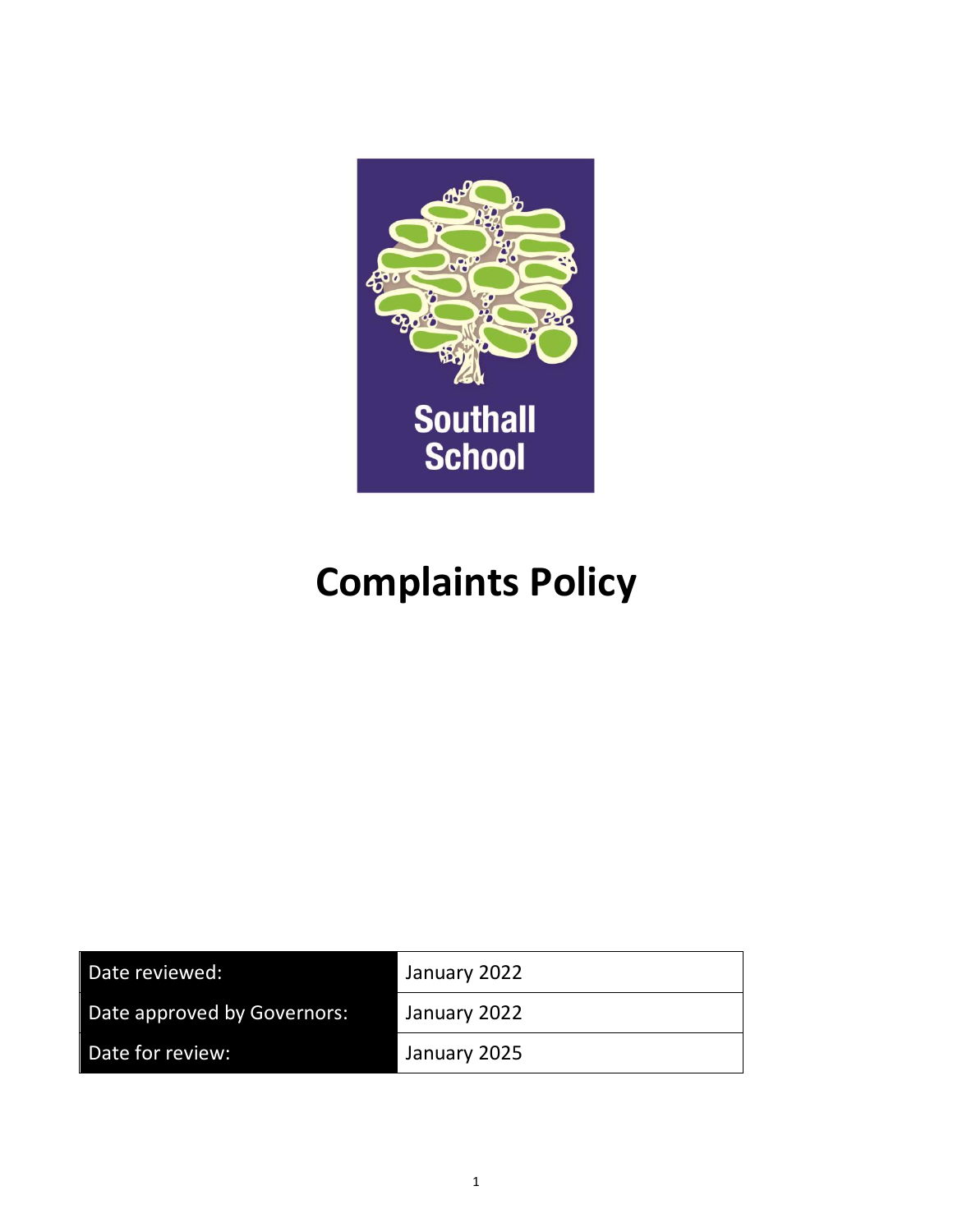# **1. Aims**

- 1.1 Our school aims to meet its statutory obligations when responding to complaints from parents of pupils at the school, and others.
- 1.2 When responding to complaints, we aim to:
	- Be impartial and non-adversarial
	- Facilitate a full and fair investigation by an independent person or panel, where necessary
	- Address all the points at issue and provide an effective and prompt response
	- Respect complainants' desire for confidentiality
	- Treat complainants with respect
	- Keep complainants informed of the progress of the complaints process
	- Consider how the complaint can feed into school improvement evaluation processes
- 1.3 We try to resolve concerns or complaints by informal means wherever possible. Where this is not possible, formal procedures will be followed.
- 1.4 The school will aim to give the complainant the opportunity to complete the complaints procedure in full. To support this, we will ensure we publicise the existence of this policy and make it available on the school website.

## **2. Legislation and guidance**

2.1 This document meets the requirements of section 29 of the [Education Act 2002,](http://www.legislation.gov.uk/ukpga/2002/32/section/29) which states that schools must have and make available a procedure to deal with all complaints relating to their school and to any community facilities or services that the school provides. It is also based on [guidance for](https://www.gov.uk/government/publications/school-complaints-procedures)  [schools on complaints procedures](https://www.gov.uk/government/publications/school-complaints-procedures) from the Department for Education (DfE).

## **3. Definitions and scope**

- 3.1 The DfE guidance explains the difference between a concern and a complaint.
- 3.2 A **concern** is defined as "an expression of worry or doubt over an issue considered to be important for which reassurances are sought". The school will resolve concerns through day-to-day communication as far as possible.
- 3.4 A **complaint** is defined as "an expression of dissatisfaction however made, about actions taken or a lack of action". The school intends to resolve complaints informally where possible, at the earliest possible stage.
- 3.5 There may be occasions when complainants would like to raise their concerns formally. This policy outlines the procedure relating to handling such complaints.
- 3.6 This policy does not cover complaints procedures relating to:
	- Admissions
	- Statutory assessments of special educational needs (SEN)
	- Safeguarding matters
	- Exclusion
	- Whistle-blowing
	- Staff grievances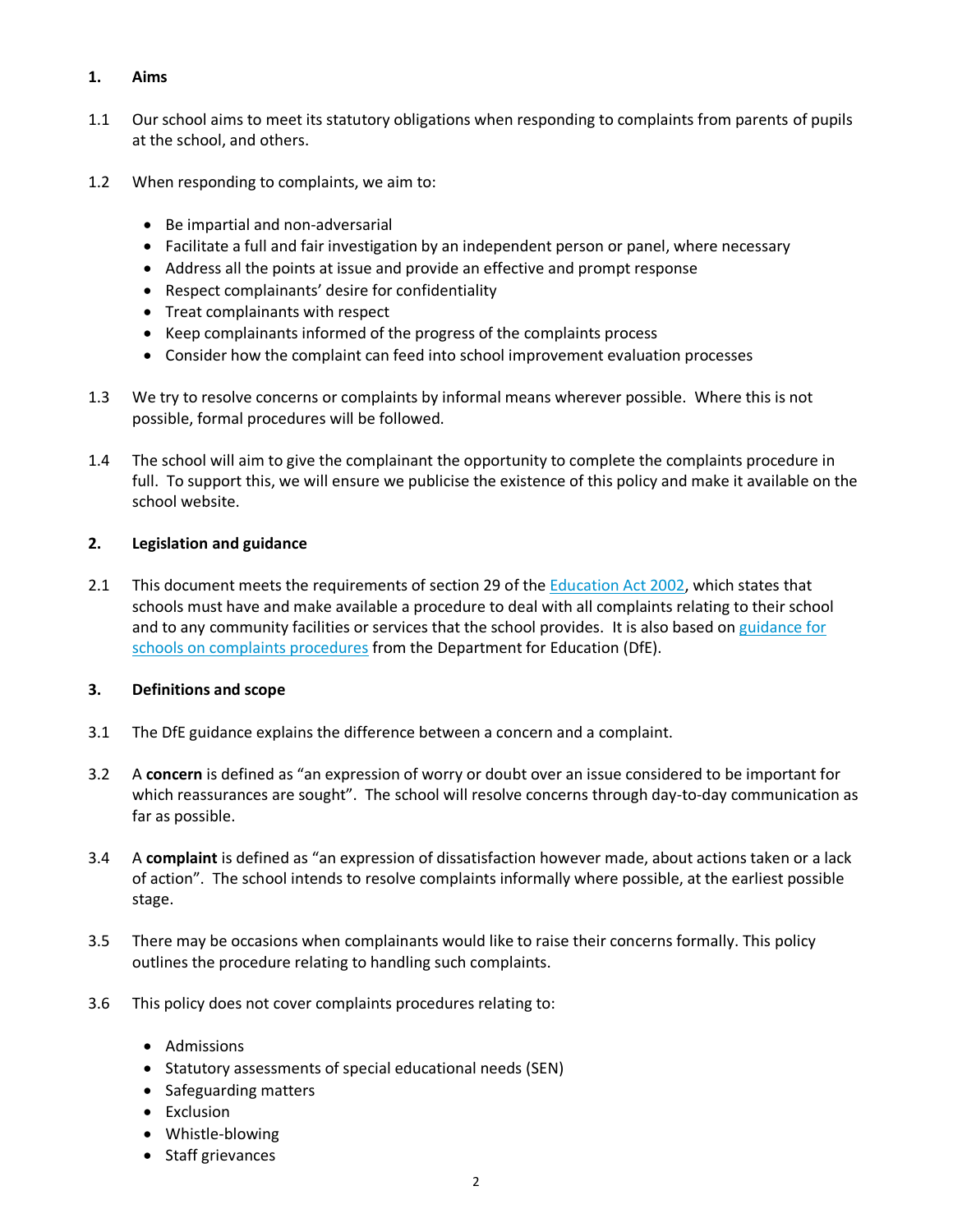- Staff discipline
- 3.7 Please see our separate policies for procedures relating to these types of complaint.
- 3.8 Complaints about services provided by other providers who use school premises or facilities should be directed to the provider concerned.

# **4. Principles for investigation**

- 4.1 When investigating a complaint, we will try to clarify:
	- What has happened
	- Who was involved
	- What the complainant feels would put things right
- 4.2 We will address complaints as quickly as possible. To achieve this, realistic and reasonable time limits will be set for each action within each stage.
- 4.3 Where further investigations are necessary, new time limits will be set, and the complainant will be sent details of the new deadline with an explanation for the delay.
- 4.4 The school expects that complaints will be made as soon as possible after an incident arises and no later than three months afterwards. We will consider exceptions to this time frame in circumstances where there were valid reasons for not making a complaint at that time and the complaint can still be investigated in a fair manner for all involved.

## **5. Stages of complaint (not complaints against the headteacher or a governor)**

## **5.1 Stage 1 – Informal**

- 5.1.1 The school will take informal concerns seriously and make every effort to resolve the matter quickly. It may be the case that the provision or clarification of information will resolve the issue.
- 5.1.2 The complainant should raise the complaint as soon as possible with the relevant member of staff or the headteacher as appropriate, either in person or by letter, telephone or email. If the complainant is unclear who to contact or how to contact them, they should contact the school office.
- 5.1.3 The school will acknowledge informal complaints within five working days and investigate and provide a response within 20 working days. Where these timescales are not possible to achieve, the complainant will be informed and an explanation of the revised timescales will be given.
- 5.1.4 The informal stage may involve a meeting between the complainant and the Headteacher, as appropriate.
- 5.1.5 If the complaint is not resolved informally, it will be escalated to a formal complaint.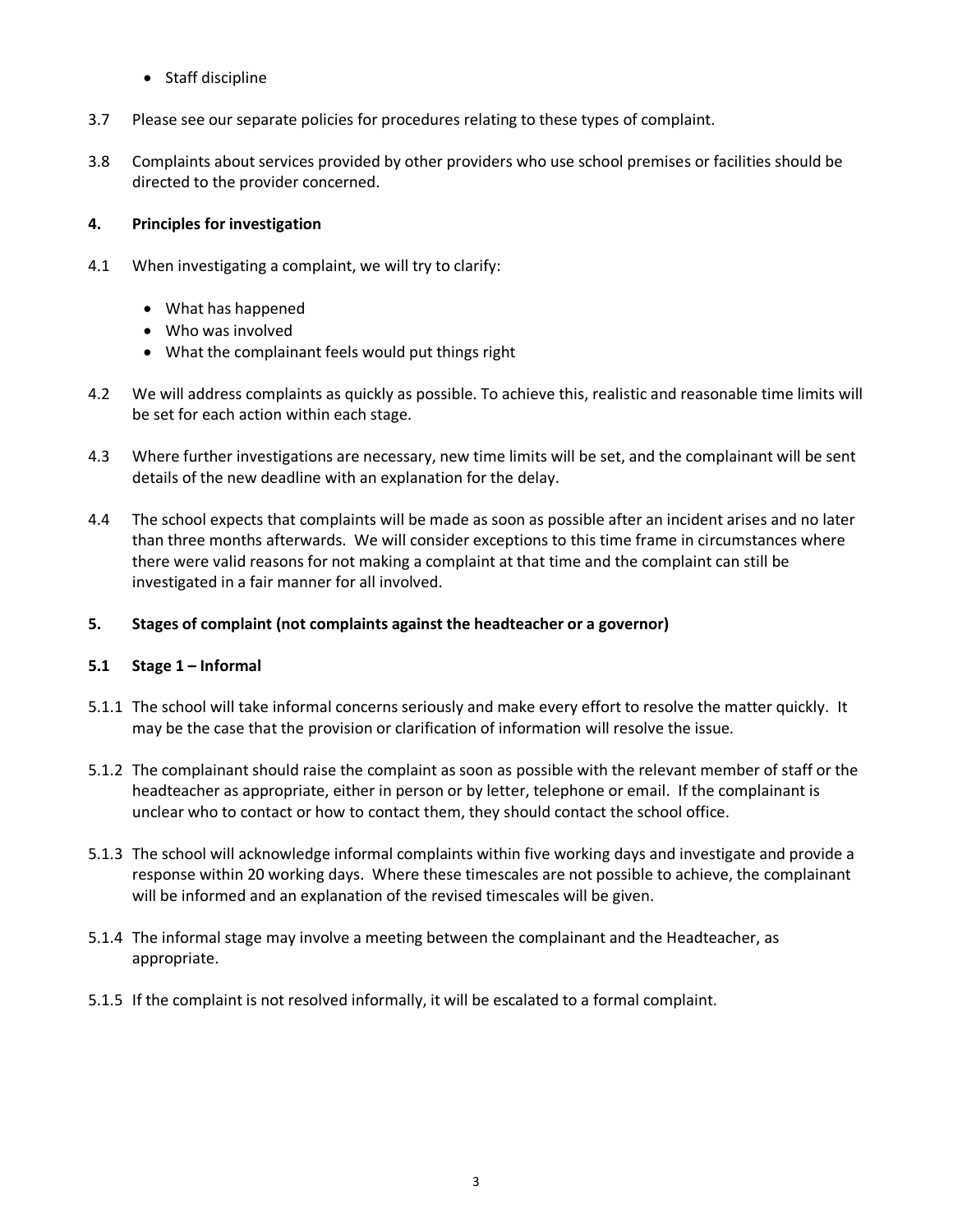# **5.2 Stage 2 - Formal**

## **5.2.1 Inform the Headteacher in writing**

- 5.2.2 This letter should provide details such as relevant dates, times, and the names of witnesses of events, alongside copies of any relevant documents. The complainant should also state what they feel would resolve the complaint.
- 5.2.3 The headteacher (or designated member of the senior leadership team) will call a meeting to clarify concerns and seek a resolution. The complainant may be accompanied to this meeting and should inform the school of the identity of their companion in advance.
- 5.2.4 In certain circumstances, the school may need to refuse a request for a particular individual to attend any such meeting – for example, if there is a conflict of interest. If this is the case, the school will notify the complainant as soon as they are aware, so that the complainant has the opportunity to arrange alternative accompaniment.
- 5.2.5 The headteacher (or other person appointed by the headteacher for this purpose) will then conduct their own investigation. The written conclusion of this investigation will be sent to the complainant within 20 working days.
- 5.2.6 If the complainant wishes to proceed to the next stage of the procedure, they should inform the chair of governors in writing within 10 working days.

# **5.3 Inform the Chair of Governors in writing (c/o Southall School)**

- 5.3.1 This letter should set out the details of the complaint including evidence as set out above. The complainant should also specify what they feel would resolve the complaint, and how they feel the previous stage of the procedure has not addressed their complaint sufficiently.
- 5.3.2 The written conclusion of this investigation will be sent to the complainant within 20 working days. If the complainant wishes to proceed to the next stage of the procedure, they should inform the chair of governors in writing within 10 working days.

## **5.4 Stage 3 - Submit the complaint to the review panel**

- 5.4.1 The review panel consists of members of the governing board. These individuals will have access to the existing record of the complaint's progress (see section 9).
- 5.4.2 The complainant must have reasonable notice of the date of the review panel, however, the review panel reserves the right to convene at their convenience rather than that of the complainant. At the review panel meeting, the complainant and representatives from the school, as appropriate, will be present. Each will have an opportunity to set out written or oral submissions prior to the meeting.
- 5.4.3 The complainant must be allowed to attend the panel hearing and be accompanied by a suitable companion if they wish.
- 5.4.4 At the meeting, each individual will have the opportunity to give statements and present their evidence, and witnesses will be called as appropriate to present their evidence.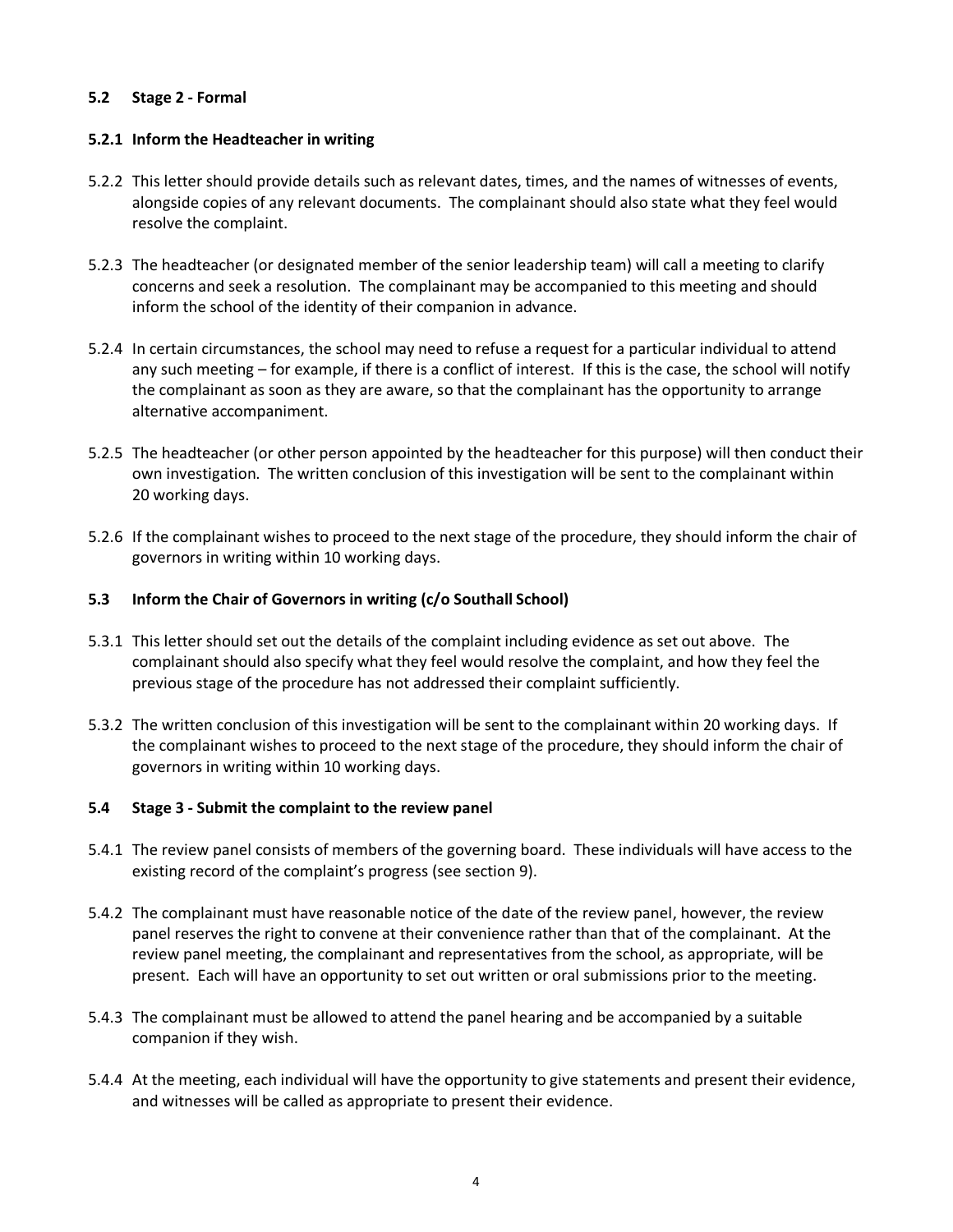- 5.4.5 The panel, the complainant and the school representative will be given the chance to ask and reply to questions. Once the complainant and school representatives have completed presenting their cases, they will be asked to leave and evidence will then be considered.
- 5.4.6 The panel must then put together its findings and recommendations from the case. The panel will also provide a copy of the findings and recommendations to the complainant and, where relevant, the subject of the complaint, and make a copy of the findings and recommendations available for inspection by the headteacher.
- 5.4.7 The school will inform those involved of the decision in writing within five working days.

# **6. Complaints against the Headteacher or a Governor**

- 6.1 Complaints made against the Headteacher should be directed to the Chair of Governors.
- 6.2 Where a complaint is against the Chair of Governors or any member of the governing board, it should be made in writing to the Clerk to the Governing Board in the first instance. They can be written to at Telford & Wrekin Council, Addenbrooke House, Ironmasters Way, Telford, TF3 4NT.

# **7. Referring Complaints on Completion of the School's Procedure**

- 7.1 If the complainant is unsatisfied with the outcome of the school's complaints procedure, they can refer their complaint to the School Complaints Unit (SCU), which investigates complaints relating to maintained schools on behalf of the secretary of state.
- 7.2 The SCU will not re-investigate the matter of the complaint. It will look at whether the school's complaints policy and any other relevant statutory policies that the school holds were adhered to. The SCU also looks at whether the school's statutory policies adhere to education legislation. It may direct the school to re-investigate the complaint where it is clear the school has acted unlawfully or unreasonably.
- 7.2 For more information or to refer a complaint, see the following webpage: [https://www.gov.uk/complain](https://www.gov.uk/complain-about-school)[about-school](https://www.gov.uk/complain-about-school)

## **8. Persistent Complaints**

- 8.1 Where a complainant tries to re-open the issue with the school after the complaints procedure has been fully exhausted and the school has done everything it reasonably can in response to the complaint, the Chair of Governors (or other appropriate person in the case of a complaint about the Chair) will inform the complainant that the matter is closed.
- 8.2 If the complainant subsequently contacts the school again about the same issue, the school can choose not to respond. The normal circumstance in which we will not respond is if:
	- The school has taken every reasonable step to address the complainant's needs, and
	- The complainant has been given a clear statement of the school's position and their options (if any), and
	- The complainant is contacting the school repeatedly but making substantially the same points each time

However, this list is not intended to be exhaustive.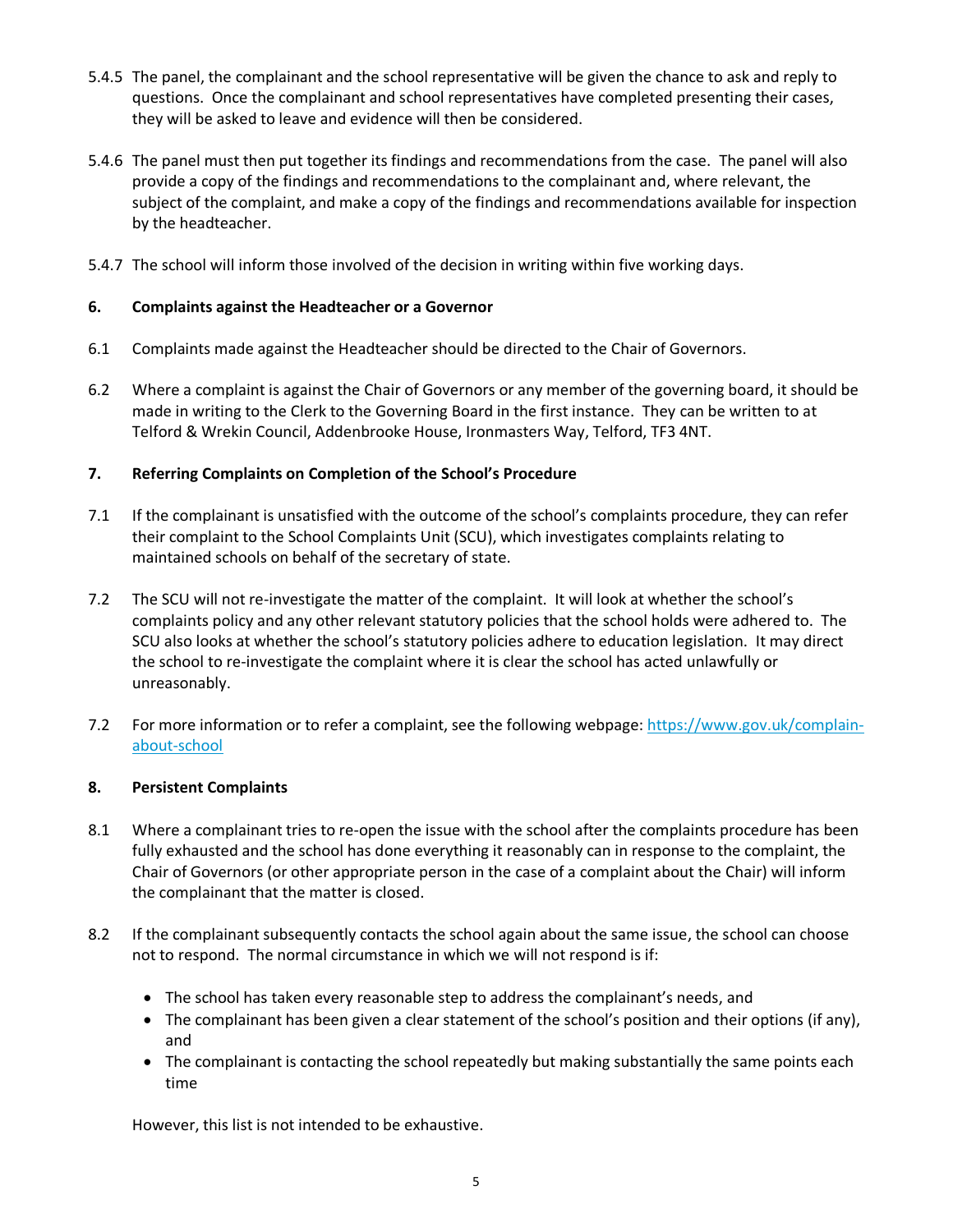- 8.3 The school is likely to choose not to respond if:
	- We have reason to believe the individual is contacting the school with the intention of causing disruption or inconvenience, and/or
	- The individual's letters/emails/telephone calls are often or always abusive or aggressive, and/or
	- The individual makes insulting personal comments about, or threats towards, school staff
- 8.4 Unreasonable behaviour which is abusive, offensive or threatening may constitute an unreasonably persistent complaint.
- 8.5 Once the school has decided that it is appropriate to stop responding, the complainant will be informed in writing, either by letter or email.
- 8.6 The school will ensure when making this decision that complainants making any new complaint are heard, and that the school acts reasonably.

## **9. Record-keeping**

- 9.1 The school will record the progress of all complaints, including information about actions taken at all stages, the stage at which the complaint was resolved, and the final outcome. The records will also include copies of letters and emails, and notes relating to meetings and phone calls.
- 9.2 This material will be treated as confidential and held securely. It will be viewed only by those involved in investigating the complaint or on the review panel. This is except where the Secretary of State (or someone acting on their behalf) or the complainant requests access to records of a complaint through a freedom of information (FOI) request or through a subject access request under the terms of the Data Protection Act, or where the material must be made available during a school inspection.
- 9.3 Records of complaints will be kept securely, only for as long as necessary and in line with data protection law, our privacy notices and Records Management Policy.
- 9.4 The details of the complaint, including the names of individuals involved, will not be shared with the whole governing board in case a review panel needs to be organised at a later point.
- 9.5 Where the governing board is aware of the substance of the complaint before the review panel stage, the school will (where reasonably practicable) arrange for an independent panel to hear the complaint.
- 9.6 Complainants also have the right to request an independent panel if they believe there is likely to be bias in the proceedings. The decision to approve this request is made by the governing board, who will not unreasonably withhold consent.

## **10. Learning lessons**

10.1 The Governing Body will review any underlying issues raised by complaints with the Headteacher, where appropriate, and respecting confidentiality, will determine whether there are any improvements that the school can make to its procedures or practice to help prevent similar events in the future.

## **11. Monitoring arrangements**

11.1 The Chair of Governors will monitor the effectiveness of the complaints procedure in ensuring that complaints are handled properly as discussed in fortnightly meetings with the Headteacher. The